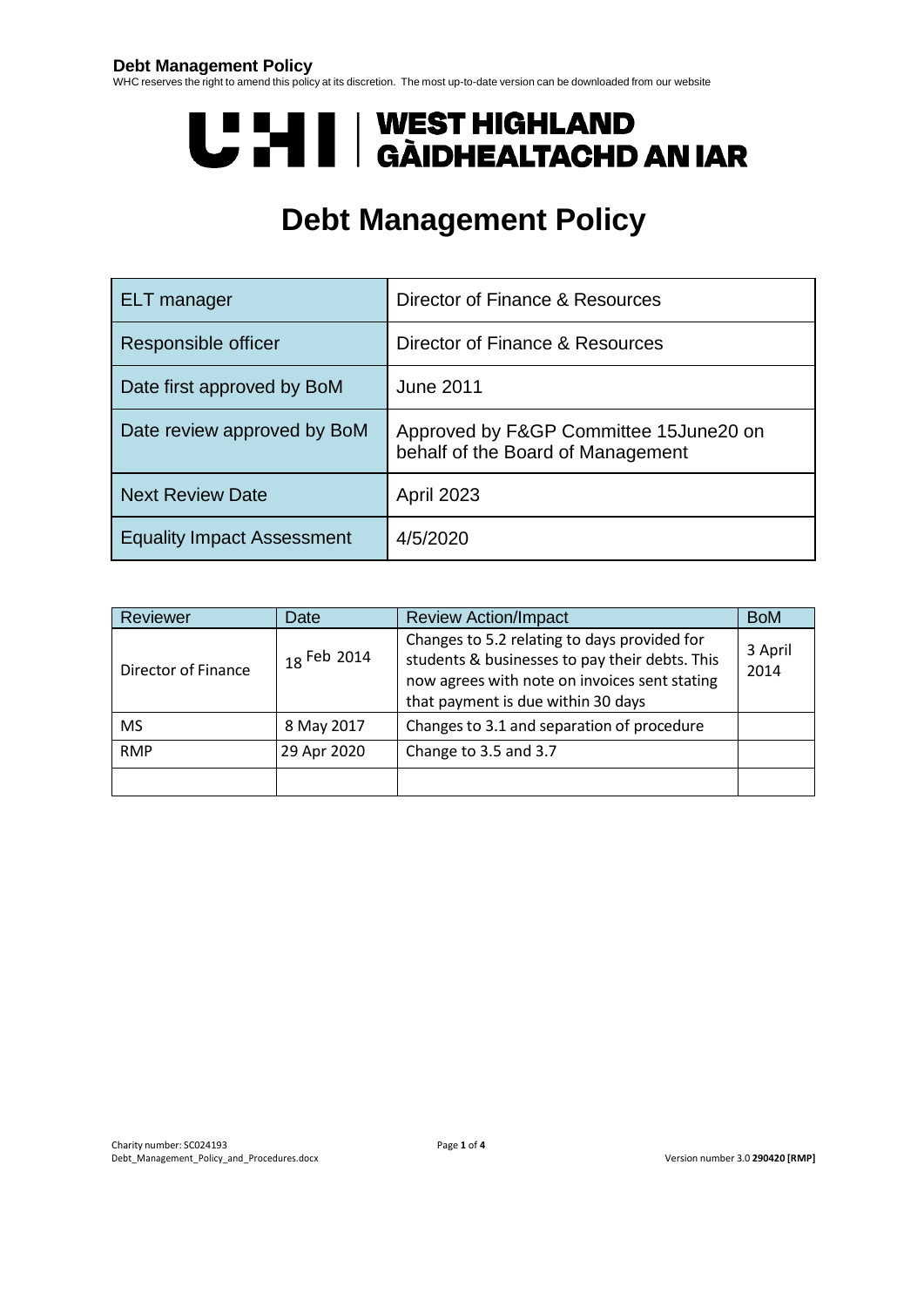WHC reserves the right to amend this policy at its discretion. The most up-to-date version can be downloaded from our website

# **Contents**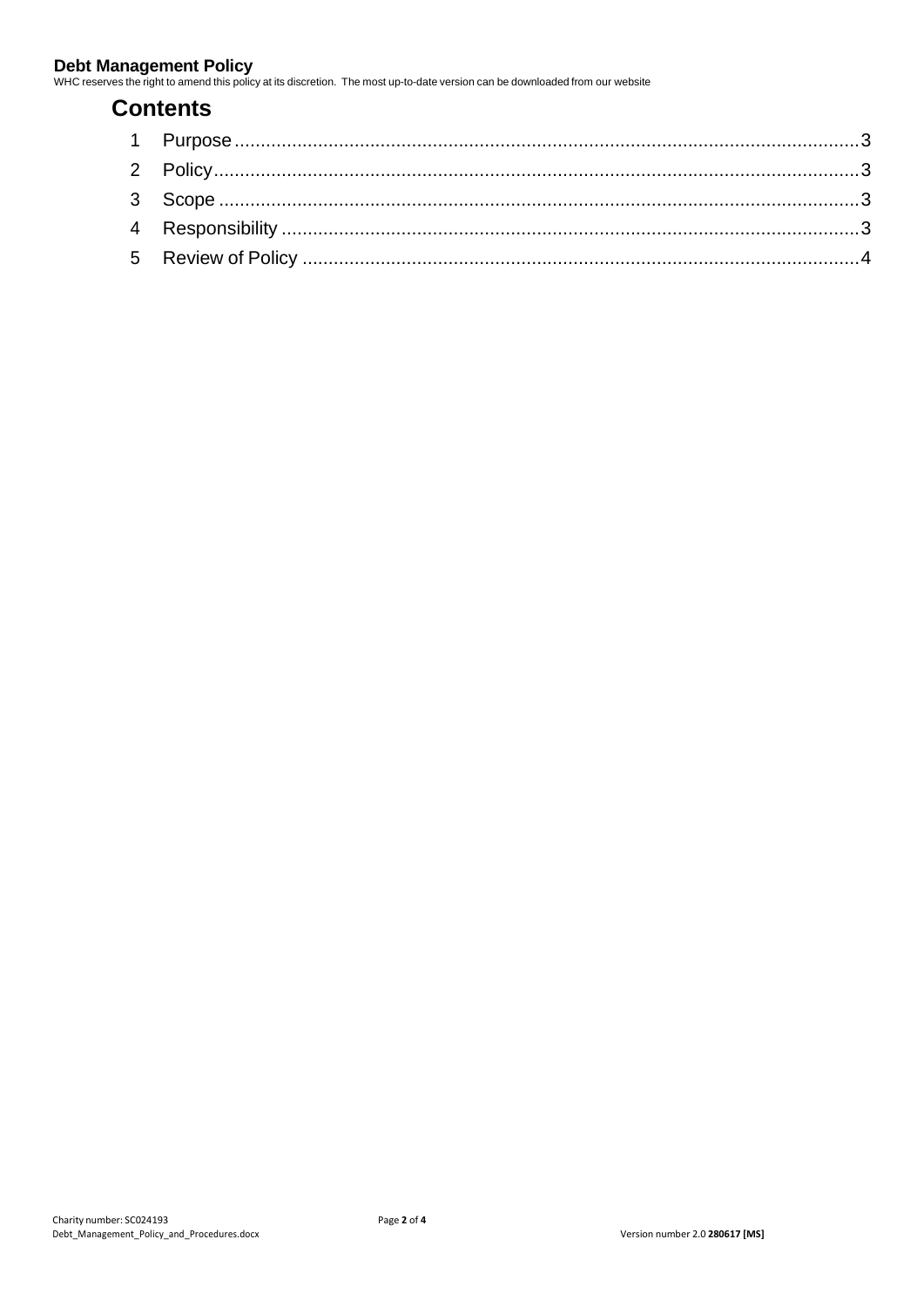WHC reserves the right to amend this policy at its discretion. The most up-to-date version can be downloaded from our website

#### <span id="page-2-0"></span>**1 Purpose**

The purpose of this document is to communicate to staff, student and company debtors the College strategy for the avoidance of bad debts arising, in meeting the College's financial obligations. This policy sets out the framework within which debt management will be administered within the College.

### <span id="page-2-1"></span>**2 Policy**

West Highland College UHI is committed to reducing the probability of bad debts arising. The College will ensure that a robust debt management procedure is adhered to by all relevant staff and is applied to all company and student sales transactions.

#### <span id="page-2-2"></span>**3 Scope**

- 3.1 This policy applies to all staff with any involvement in the sales process. The College operates a policy whereby companies are required to pay for a service in advance of the service commencing, or at an agreed interval if authorised by the Director of Finance & Resources.
- 3.2 Students are required to pay their course fees or confirm application for funding at the time of registration, unless agreed otherwise by the Director of Finance & Resources or the Principal.
- 3.3 The College operates an Instalment Plan, which can be applied to students if they, at the time of registration, have difficulty meeting the full cost of fees or whenever a student falls into arrears with their payment (refer to the Fee Instalment Policy for quidance).
- 3.4 The Instalment Plan is not intended to be applied to companies, however in exceptional circumstances, this can be considered and approval sought from the Director of Finance & Resources.
- 3.5 HE students applying for registration with SAAS should do so preferably prior to College induction, but no later than 31st December each year.
- 3.6 This policy also incorporates the procedure for recovery of Bursary overpayments.
- 3.7 This policy should be read in conjunction with the College Equality, Diversity & Inclusion Policy.

#### <span id="page-2-3"></span>**4 Responsibility**

- 4.1 The Director of Finance & Resources is responsible for managing this policy.
- 4.2 The Directorate is responsible for ensuring that College management and staff adhere to this policy.
- 4.3 Appropriate members of Finance staff and relevant College staff are responsible for the effective operation of the Policy and Procedures.